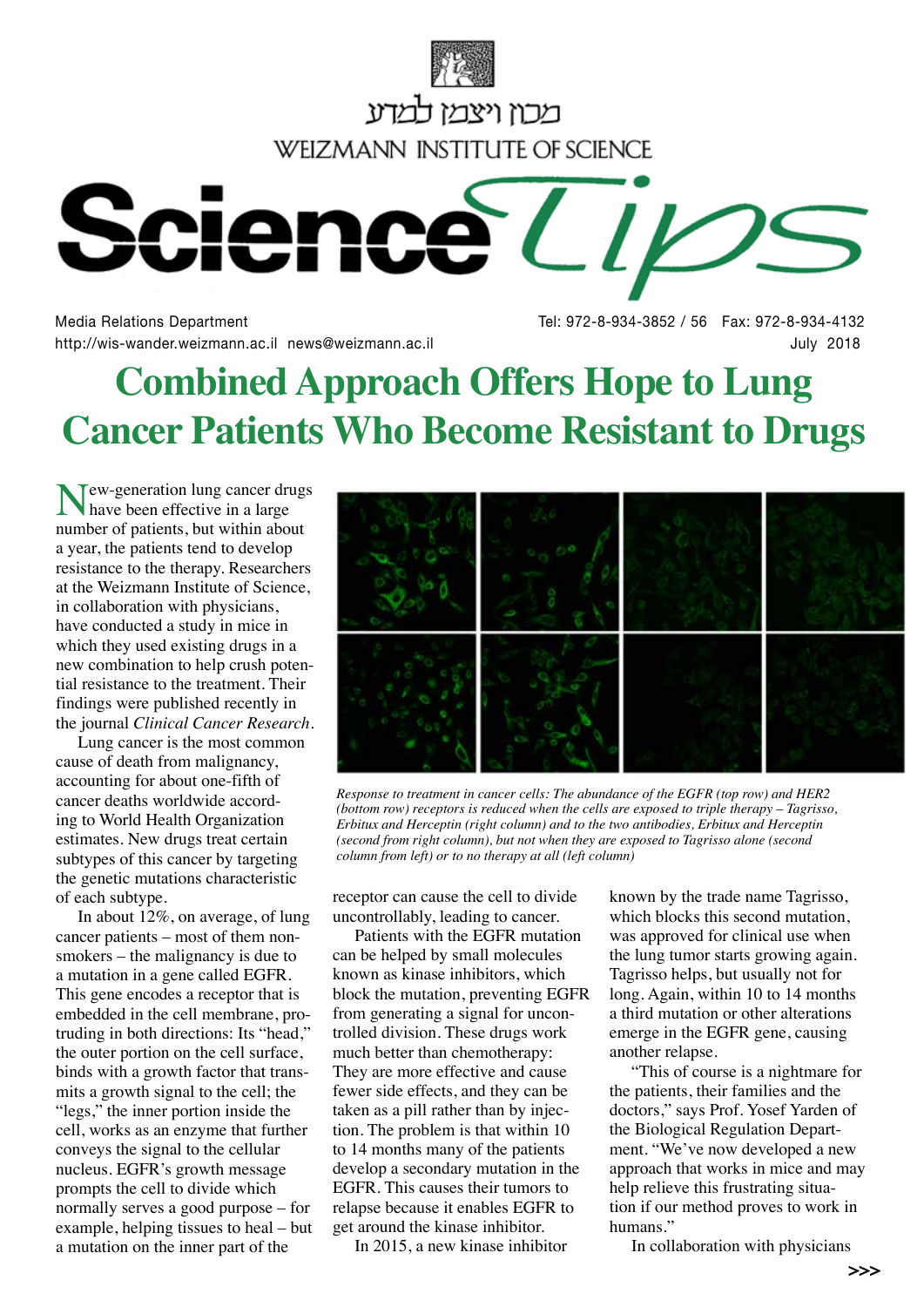from the Chaim Sheba Medical Center in Tel Hashomer, Israel, Yarden's team tried out a combination therapy. Mice implanted with human lung cancer cells were given Tagrisso and a drug that blocks the EGFR on the cell surface. This drug was Erbitux, an antibody that binds to the protruding outer portion of the EGFR, preventing the cell from receiving the growth message. The Tagrisso they were given works inside the cell, preventing the inner portion of EGFR, the growth-promoting kinase, from relaying the growth signal.

This original attempt at a combination therapy had proved unsuccessful, probably because when EGFR is blocked on the cell surface, it calls upon a close "relative," a receptor called HER2, to pop up on the cell membrane. So in the new study, the researchers gave mice a triple combination therapy, which apart

from Tagrisso included two antibodies instead of one: Erbitux and a drug called Herceptin, which blocks HER2.

This time the approach worked. Tumors shrunk substantially and did not regrow as long as the mice received the triple combination treatment. The use of this approach in human patients should be facilitated by the fact that both antibodies are drugs already approved for use against other cancers: Erbitux is used in colorectal and Herceptin, in breast, cancer.

"If confirmed in humans, the new combination therapy may help extend the lives of many thousands of lung cancer patients who currently develop resistance to kinase inhibitors," Yarden says.

The research team included Dr. Donatella Romaniello, Luigi Mazzeo, Dr. Maicol Mancini, Dr. Ilaria

Marrocco, Ashish Noronha, Matthew Kreitman, Dr. Swati Srivastava, Dr. Soma Ghosh and Dr. Moshit Lindzen from the Biological Regulation Department, and Dr. Tomer Meir Salame of the Life Sciences Core Facilities Department. The Weizmann scientists collaborated with Drs. Amir Onn and Jair Bar, physicians at Sheba Medical Center.  $\blacksquare$ 

*Prof. Yosef Yarden's research is supported by the Dr. Miriam and Sheldon G. Adelson Medical Research Foundation; the Dwek Institute for Cancer Therapy Research, which he heads; the Willner Family Center for Vascular Biology, which he heads; Rising Tide; the Marvin Tanner Laboratory for Research on Cancer; the Comisaroff Family Trust; and the European Research Council. Prof. Yarden is the incumbent of the Harold and Zelda Goldenberg Professorial Chair in Molecular Cell Biology.* 

<http://clincancerres.aacrjournals.org/content/early/2018/06/30/1078-0432.CCR-18-0450>

# **A Century-Old Model for Life's Origin Gets Significant Substantiation**

In 1924, Russian biochemist Alexander Oparin claimed that life n 1924, Russian biochemist Alon Earth developed through gradual chemical changes of organic molecules, in the "primordial soup" which likely existed on Earth four billion years ago. In his view, the complex combination of lifeless molecules, joining forces within small oily droplets, could assume life faculties - self-replication, selection and evolution. These ideas were received with considerable doubt, still pertaining today.

Thirty years later, when DNA structure was deciphered, it was realized that this molecule is capable of self-replication, seemingly solving the enigma of life's origin without resort to Oparin's droplets. But critics argued that life requires not only replicators, but also enzyme catalysts to control¬ metabolism. Another 30 years passed before the discovery that RNA, key component in information transfer from DNA to proteins, can also be an enzyme. This is how the concept of "RNA World" was born, whereby life began when the primordial soup gave birth to a



*A "walk" in composition space for a lipid world molecular assembly, shown in simplified 3 dimensions. A point on the line signifies a specific composition along the time axis, whereby the three coordinates are amounts of the three different molecule types. A composome (pink background) is a time interval when the composition stays almost unchanged, signifying compositional replication*

#### **>>>**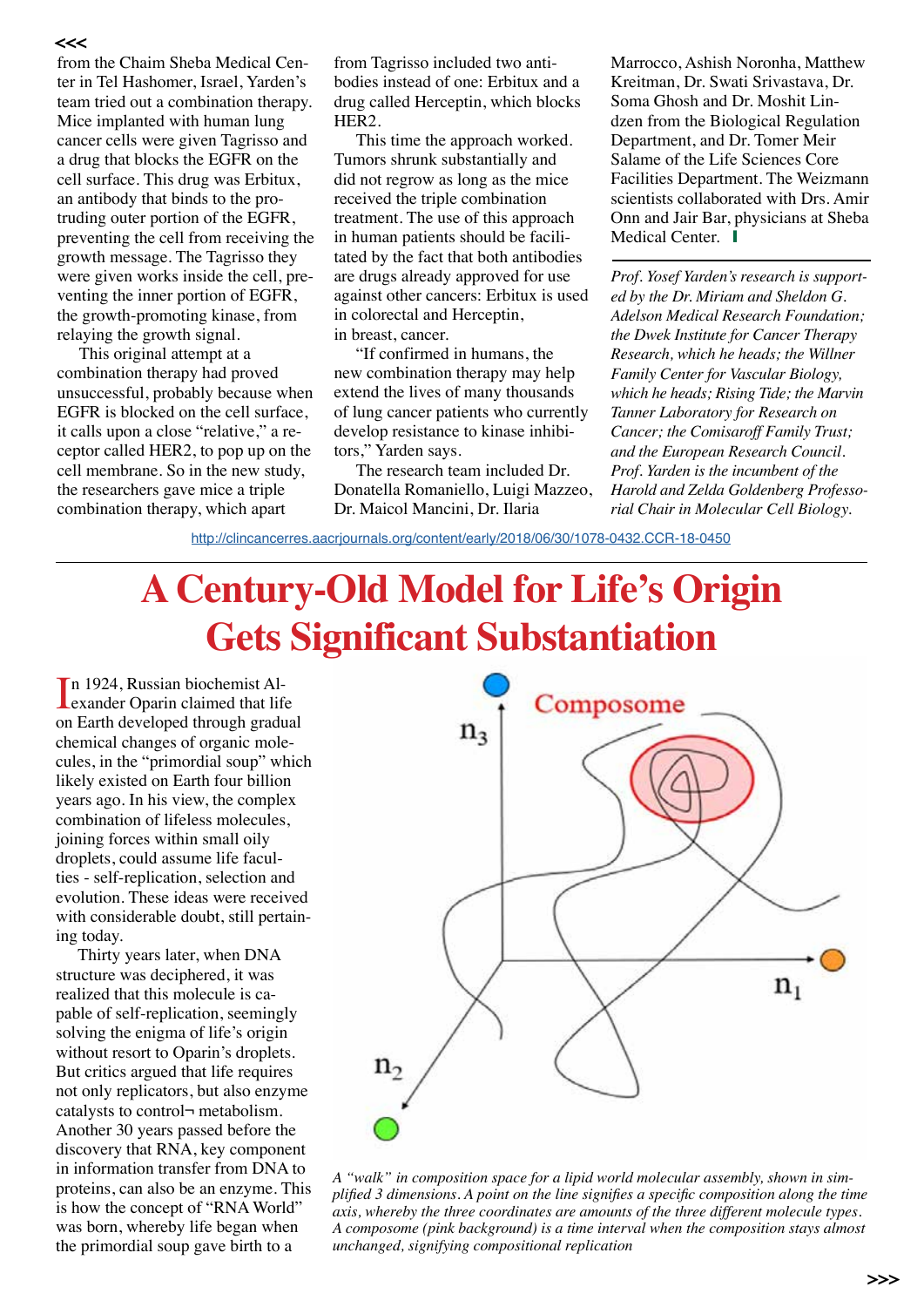#### **>>>**

ribozyme, which can both replicate and control metabolism.

Despite this doubts lingered, because a replicating ribosome is a highly complex molecule, with negligible probability of spontaneous appearance in the soup. This led to an alternative concept - mutually catalytic networks, affording the copying of entire molecular ensembles. This idea echoes Oparin's evolving complex combination of simple molecules, each with high likelihood of appearance in the soup. What remained was to generate a detailed chemical model that will help support such a narrative.

Prof. Doron Lancet and colleagues at the Weizmann Institute of Science, Dept. of Molecular Genetics came up with such a model. First, it was necessary to identify the appropriate type of molecules, that can accrete together and effectively form networks of mutual interactions, in line with Oparin's droplets. Lancet proposed lipids, oily compounds that spontaneously form the aggregated membranes enclosing all living cells. Lipid bubbles (vesicles) can grow and split much like living cells. This is how Lancet generated the concept "Lipid World" two decades ago.

To analyze the invoked molecular networks, they have used tools of systems biology and computational chemistry, that allow instilling rigor into the somewhat ephemeral concept of mutually catalytic networks.

They first address in detail the

nagging question of how lipid assemblies can store and transmit information from one growth-split generation to another. They come up with a hitherto rarely explored notion that what gets propagated is compositional information, and show by detailed computer simulations how this happens. Furthermore, they indicate a profound similarity of such composition copying to the way by which growing and proliferating living cells preserve their epigenetic information, that which is independent of DNA replication.

In an article just appeared in the *Journal of the Royal Society Interface* Lancet and colleagues report an extensive literature survey, showing that lipids can exert enzyme-like catalysis, similar to ribozymes. This s a property crucial for forming the mutual interaction networks. Subsequently, the authors show, using the tools of systems biology and computational chemistry, that the oily droplets can accumulate and store compositional information, and when undergoing fission, transmit the information to progeny.

Based on the computer model they developed, the scientists demonstrated that specific lipid compositions, called "composomes", can undergo compositional mutations, be subject to natural selection in response to environmental changes, and even undergo Darwinian selection. Prof. Lancet comments that such an information system, which is based on compositions and not on the sequence of chemical "letters" as in DNA, is reminiscent of the realm of epigenetics, where traits are inherited independent of the DNA sequence. This lends credence to the scientists' assumption that life could emerge before the advent of DNA and RNA. In their article they in fact delineate a chemical path that lead to the appearance of genetic material in the framework of the oily droplets.

Lancet's "Lipid World" concept is contingent upon the question of whether there were sufficient oil-like "water hating" molecules in the primordial soup. Here too, the scientists describe a comprehensive literature search, according to which there is a high probability for such molecules to be present on early Earth. This conclusion was reinforced by a very recent study showing that Enceladus, one of Saturn's moons, has a sub-glacial ocean (primordial ocean) replete with "water hating" compounds, some of which could form Lipid World-type droplets. Prof. Lancet contends that these findings, along with innovative model-based computations, show that the probability of life's emergence is relatively high, including the exciting possibility that Enceladus presently harbors some early lipid-based life forms.  $\blacksquare$ 

*Prof. Doron Lancet is the incumbent of the Ralph D. and Lois R. Silver Professorial Chair of Human Genomics.*

## **Switching Sides: The Betrayal of an Anti-Cancer Gene**

It doesn't often happen that army<br>generals switch sides in the middle If doesn't often happen that army of a war, but when cancer's attack is underway, it may even cause a gene that acts as the body's master defender to change allegiance. As reported recently in the *Proceedings of the National Academy of Sciences (PNAS)*, researchers at the Weizmann Institute of Science have discovered that the betrayal of this gene can occur in more ways than previously appreciated.

All cells carry this gene, known

as p53. This gene normally plays a central role in protecting the body against malignancy, orchestrating the cell's defenses against cancer and often killing a potentially cancerous cell if these fail. In about half of cancer patients, the p53 gene within the cancerous cells contains alterations – mutations – that can result in the production of a p53 protein that not only fails to suppress cancer, but can even launch cancer-promoting activities.

But besides the cancerous cells, a

malignant tumor contains a variety of non-cancerous cells and connective tissue elements, commonly referred to as the tumor microenvironment. In the initial stages of cancer development, the microenvironment is hostile to the tumor. Prof. Moshe Oren of the Molecular Cell Biology Department and other scientists found in earlier studies that the p53 of the microenvironment cells contributes to this hostility, blocking the spread of the cancer. "This protective campaign probably often succeeds,